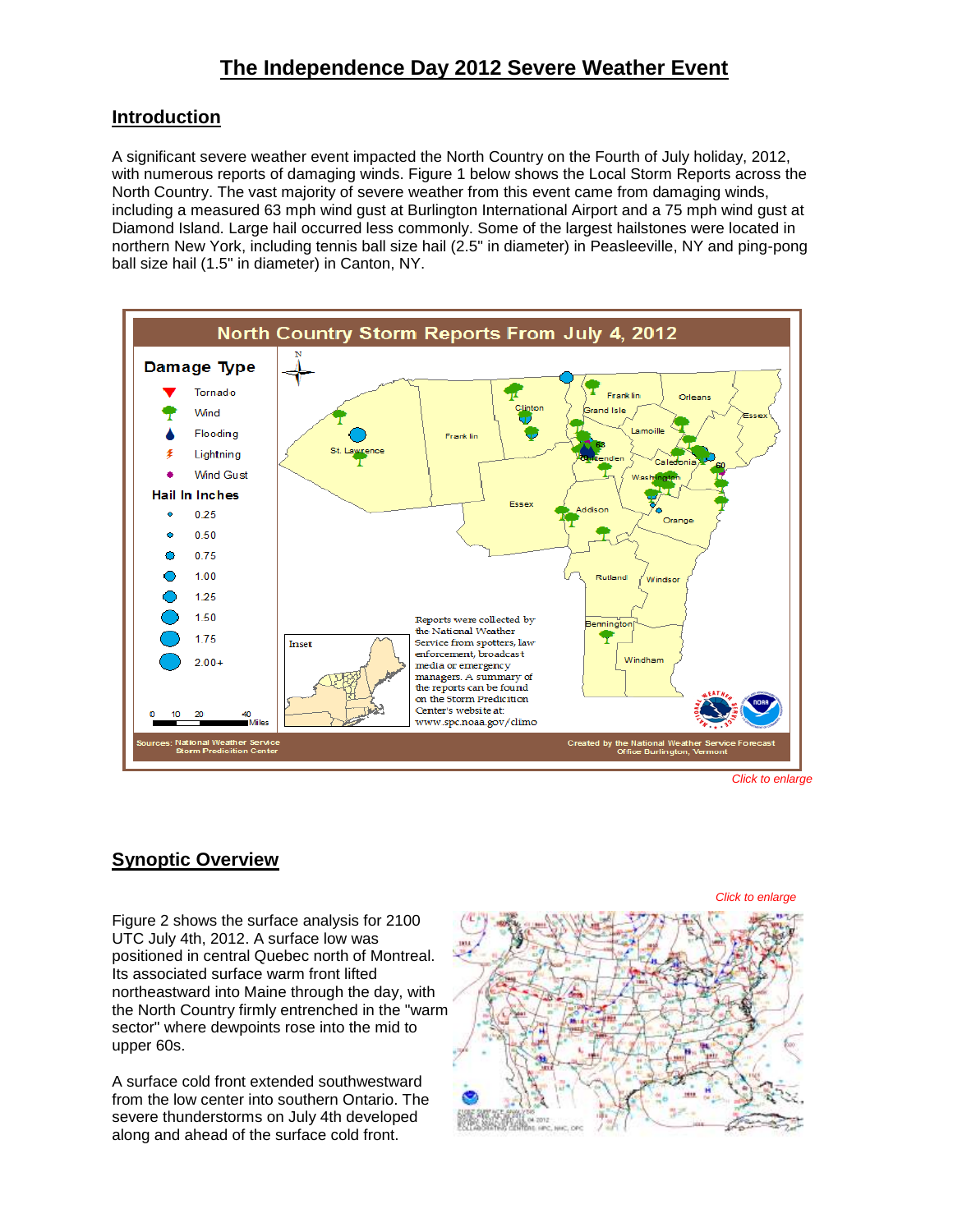The water vapor satellite imagery and Rapid Refresh (RAP) model from 1640 UTC to 2301 UTC on July 4th is shown in Figure 3. A potent upper-level trough is located across northeastern Quebec as shown in the 500-mb height contours.

The tightly-packed 500-mb height contours are indicative of a strong 500-mb jet that would move across the North Country. The 500-mb jet enhanced the vertical wind shear (shown later in this section) and supported severe thunderstorm development.



*Click to enlarge*

*Click to enlarge*

Figure 4 shows the upper-air sounding from Albany, NY from 0000 UTC July 5th, 2012. The sounding was taken after most of the severe weather had occurred across the North Country. However, with no intermediate sounding taken between 1200 UTC July 4th and 0000 UTC July 5th, 2012, this sounding is most representative of the thermodynamic environment in which the storms developed. The surface air mass was warm and humid, as indicated by surface temperatures in the upper 80s and dewpoints in the upper 60s to around 70. This produced a large amount of instability in the atmosphere with an observed surface-based CAPE of 3397



J/kg. [Click here](http://en.wikipedia.org/wiki/Convective_available_potential_energy) for a definition on CAPE. Instability of this magnitude is rare for the North Country and helped to "fuel" the severe thunderstorms that would develop. Typically, CAPE values of 1000- 2000 J/kg are often sufficient for severe thunderstorms to develop.

Figure 5 shows the 0-6km wind shear analysis at 2100 UTC July 4th, 2012. The magnitude of the wind shear through a deep layer of the atmosphere is an important parameter to analyze in looking at the severe thunderstorm environment. Sufficient instability and strong vertical wind shear (greater than 40 knots) can lead to long-lived, persistent updrafts, even favoring supercells.

In Figure 5, we see values across the North Country well in excess of 40 knots, and in most cases were in the 45 to 55 knot range. The enhanced 0-6km wind shear was due to the

strong mid and upper level winds, as was shown in Figure 5.

#### **Radar Anaylsis (Overview)**

In this section we will discuss three large complexes of storms which moved across the North Country on 4 July 2012, and produced significant severe weather. Figure 6 below shows a composite radar mosaic loop from 1736 to 2356 UTC on July 4th. The strongest storms have dark red and/or purple colors in the images, which is associated with very strong reflectivity cores of 60 to 70 dBZ. These strong cores represent very heavy rainfall and the potential for hail.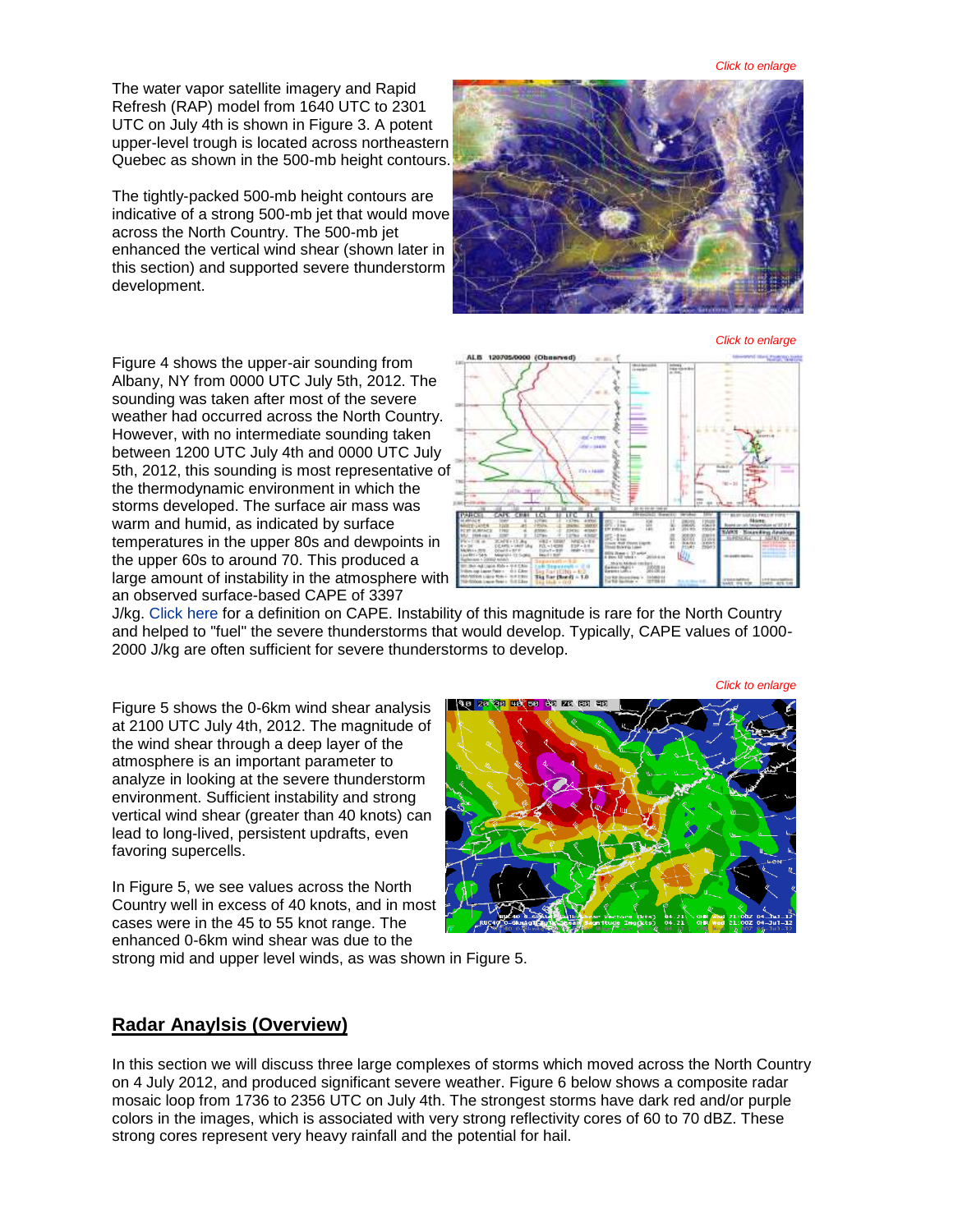The first significant bow echo type storm approached the Northeast Kingdom of Vermont at 1900 UTC and tracked southeast into the Connecticut River Valley by 2130 UTC. [Click here](http://en.wikipedia.org/wiki/Bow_echo) for additional information on bow echo thunderstorms. The next supercell thunderstorm developed across the Saint Lawrence Valley at 2030 UTC and tracked southeast into the western Adirondack Mountains by 2130 UTC. A supercell is a thunderstorm that is characterized by the presence of a mesocyclone; a deep, continuously-rotating updraft, along with very heavy rainfall. Supercells are the least common type of thunderstorm and have the potential to be the most severe. Supercells are often isolated from other thunderstorms, and can dominate sensible weather conditions up to 20 miles (32 km) away. The final complex of storms approached the northern Champlain Valley at 2215 UTC and tracked southeast into the central Champlain Valley, including the Burlington and Colchester areas around 2320 UTC, then weakened across central Vermont by 2356 UTC on July 4th. Each system produced widespread thunderstorm wind damage and/or large hail, which impacted the citizens of the North County during the afternoon and evening hours of July 4th.



*Click to enlarge*

### **Champlain Valley (Widespread Wind Damage)**

A large complex of storms developed across southern Canada and approached the northern Champlain Valley by 2215 UTC. This large area of storms impacted the Champlain Valley between 2215 UTC and 2356 UTC and produced significant/widespread damaging thunderstorm winds. A measured wind gust to 63 mph occurred at the Burlington International Airport, and a 70 mph wind gust occurred at Mallets Bay in Colchester, VT. Figure 7 shows the KCXX 0.5° velocity (left image) and 0.5° reflectivity (right image) at 2215 UTC on 4 July 2012. The dark blue on the 0.5° velocity image



*Click to enlarge*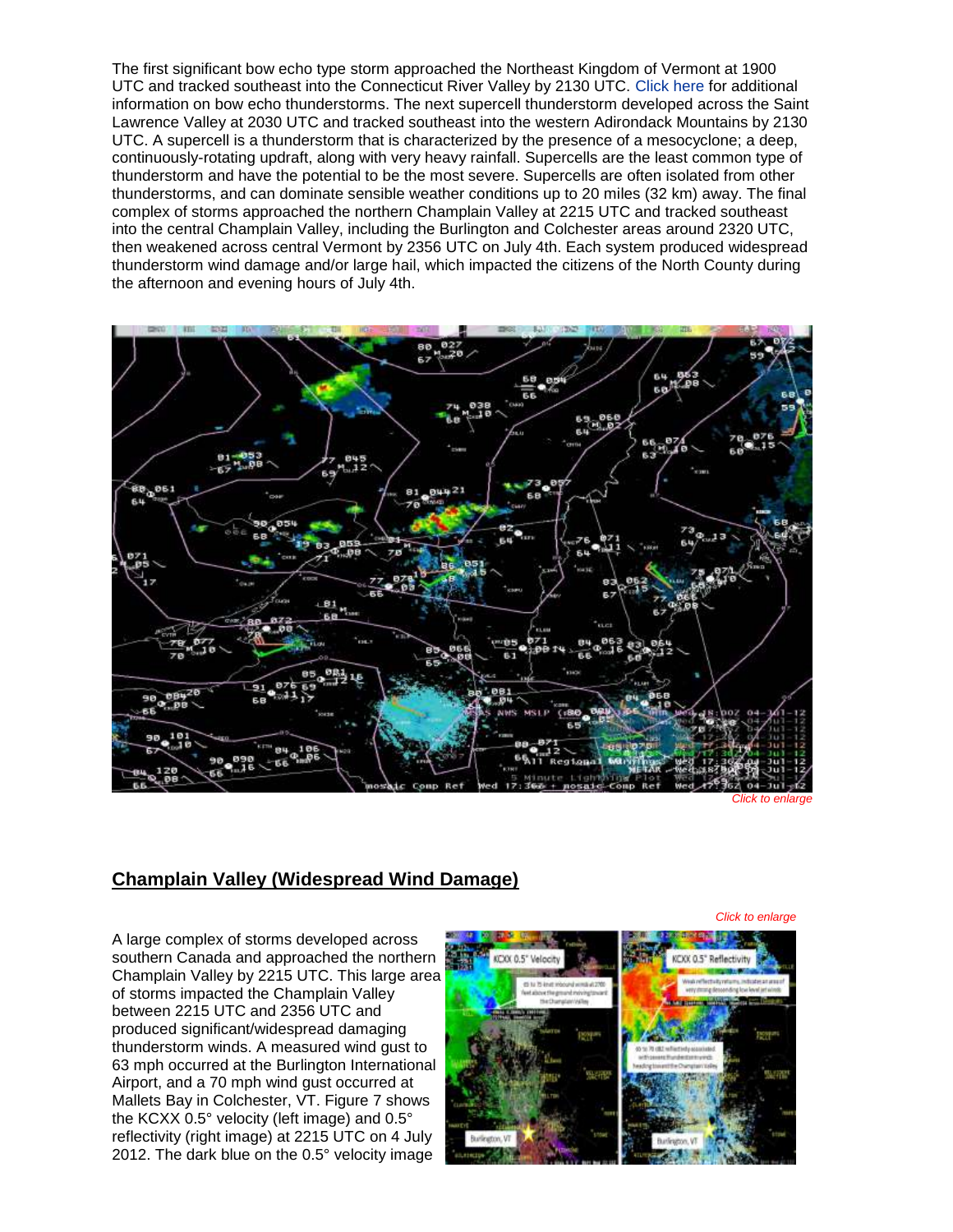(lower left) shows a large area of 65 to 75 knots of inbound winds at 2700 feet above the ground moving toward the Champlain Valley. The 0.5° reflectivity (lower right) shows a core of 60 to 70 dBZ returns associated with very heavy rainfall and strong winds. The weaker reflectivity on the backside indicated an area of very strong descending low level jet winds. This signature combined with the very strong velocities, produced the damaging thunderstorm winds across the Champlain Valley on 4 July 2012.

Figure 8 shows KCXX 0.5° velocity (left) and 0.5°reflectivity (right) on 4 July at 2310 UTC, right before the 63 mph wind gust was observed at the Burlington International Airport. Note the very strong inbound (moving toward the radar) winds of 55 to 65 knots (dark blue) approaching Burlington, Vermont. Radar indicated these very strong thunderstorm winds were only 500 feet above the ground and were brought to the surface by the very heavy rainfall, causing widespread wind damage in Burlington and Colchester. In addition to the very strong thunderstorm winds, a period of very heavy rainfall occurred, which caused minor flooding on



Pine Street and other poor drainage areas in the Burlington region. The reflectivity image (lower right) shows a large area of 50 to 60 dBZ, indicating very heavy rainfall in a short period of time associated with this complex of storms. The KCXX radar had very good sampling of the strong winds, as the thunderstorm complex was tracking toward the radar, located in Colchester, Vermont.

## **Northeast Kingdom (Widespread Wind Damage and Large Hail)**

*Click to enlarge*

Figure 9 shows the KCXX 3.1° velocity (left) and reflectivity (right) at 2048 UTC on 4 July 2012. A bow echo reflectivity structure was present across central Caledonia County, which caused widespread thunderstorm wind damage. Furthermore, a descending low level jet was present, given the limited reflectivity returns behind the initial line of storms. The 3.1° velocity image shows values between 45 and 55 knots, which supported damaging thunderstorm surface winds. The combination of distance from the radar, low level beam blockage caused by the Green Mountains, and storm motions perpendicular to the radar beam, created very



poor radar sampling of this storm. In addition, the distance from the KGYX radar in Gray, Maine and the height of the White Mountains, resulted in poor radar sampling from KGYX radar. This storm produce widespread trees and power lines down across the Northeast Kingdom of Vermont, with surface winds estimated at 70 mph in Walden, Vermont.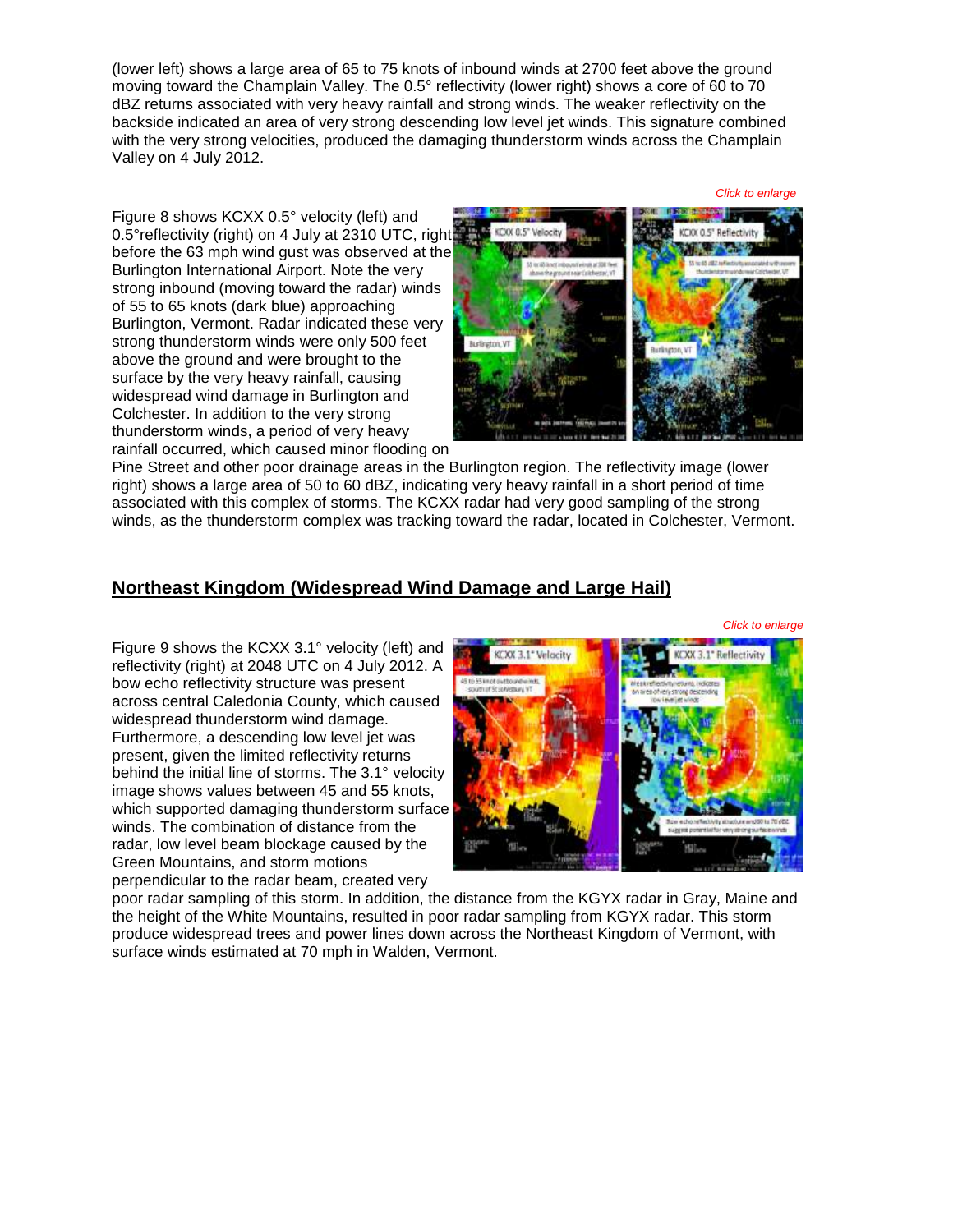## **Saint Lawrence Valley (Wind Damage and Large Hail)**

Figure 10 shows a 4 panel display from the KTYX radar at 2037 UTC on 4 July of the following radar products: composite reflectivity (upper left), vertically integrated liquid (upper right), echo top (lower left), and one hour radar estimated rainfall (lower right). This shows a strong reflectivity core of 60 to 70 dBZ, Vertically IntegratedLiquid (VIL) values between 60 and 65 Kg/m^2, and an echo top (ET) of 53,000 feet[.Click here](http://en.wikipedia.org/wiki/Vertically_integrated_liquid) for a detailed definition of VIL. These very large reflectivity and VIL values suggest the potential for large hail, which occurred with 1.50" diameter hail in Canton, New York at 2035 UTC. In addition to large hail,



several trees and powerlines came down assocaited with this supercell in central Saint Lawrence County. KTYX radar estimated one hour rainfall rates of 0.75 to 1.0 inches, associated with this supercell, but some hail contamination led to radar over-estimating the actual amounts.

Figure 11 shows the KTYX 3.4° reflectivity at 2027 UTC on 4 July 2012. This image shows a very solid core of 50 to 60 dBZ to 22,000 feet above the ground, suggesting a very strong updraft with significant radar returns much above the freezing level. This combined with the threebody scatter spike (TBSS), indicated the storm was capable of producing very large hail.

[Click here](http://en.wikipedia.org/wiki/Hail_spike) for more information on TBSS. Hail the size of ping bong balls occurred in Canton, New York at 2035 UTC. This storm quickly tracked southeast toward the western Adirondack Mountains and weakened by early evening on 4 July 2012.



#### **Event Summary**

The severe weather events that occurred, even on any other summer day, would have made this event a significant one. However, the fact that the severe weather happened on the Fourth of July holiday, when many citizens outside enjoying holiday festivities, made this event even more significant. A hot and humid afternoon produced a large amount of atmospheric instability, values which are seldom seen across the North Country. Strong mid and upper level winds helped to enhance vertical wind shear, which allowed the severe thunderstorms that would develop to become organized and more persistent. Two well organized clusters of severe thunderstorms with widespread damaging winds occurred, one across northeastern Vermont and the Northeast Kingdom, and another that marched southward from Quebec and through the Champlain Valley of New York and Vermont. An isolated supercell also formed and moved across central St. Lawrence County, producing large hail and a couple of reports of trees down across parts of the county.